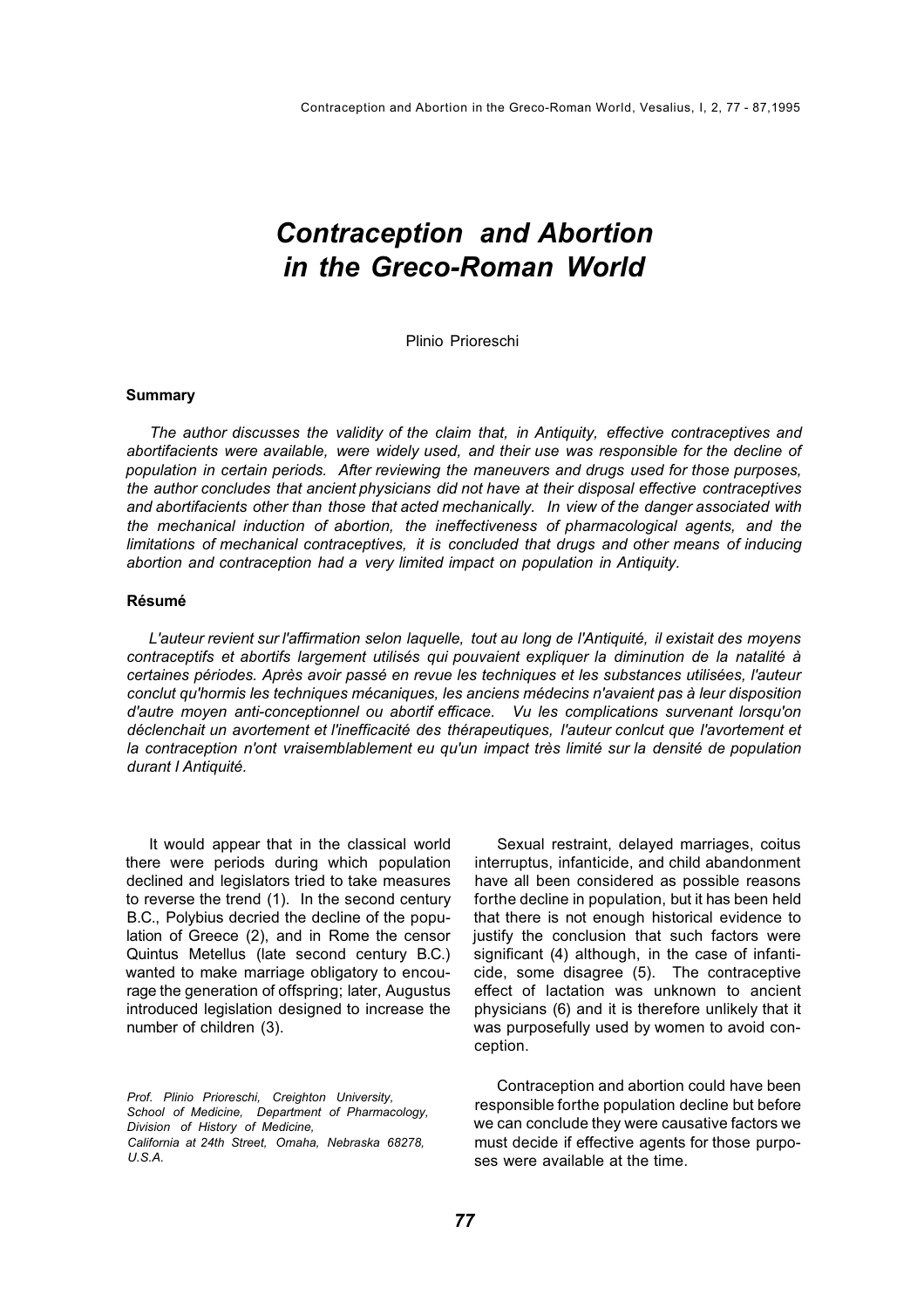Ancient medical literature often refers to mechanical and pharmacological means for abortion and contraception. Abortifacients are mentioned in more or less detail in the surviving works of Aetius, Aristotle, Caelius Aurelianus, Celsus, Dioscorides, Galen, Hippocrates (that is,theHippocraticCorpus),Mustio(orMoschion), Oribasius, Paulus Aegineta, Pliny, S. Placitus Payriensis, Ps. Apuleius Platonicus, Soranus, Theodorus Priscianus. With the exception of Celsus, Mustio, and Theodorus Priscianus, the same authors also discuss contraceptives (7).

It has been said that, because modern pharmacology has shown that some of the plants used in Antiquity for this purpose contain active abortifacients, "the findings of modern medical science... enable us to believe the testimony of historical documents concerning the use of plant substances for birth control," and that indeed women had at their disposal effective contraceptive drugs" [from Antiquity] right up to the twentieth century" (8).

We believe that such a conclusion is unjustified. Although there is no question that many contraceptives and abortifacients are mentioned in ancient medical literature (9), some passages suggest that they were not always effective. In the case of abortifacients, for example, we find in Ovid an example of failure to produce an abortion with herbs and medications :

*What herbs and what medicines did my nurse not bring to me and put them underneath with bold hand so that the growing burden could be driven out from deep in my bosom... Ah, too full of life, the baby resisted all attempts and was saved from his hidden enemy (10).* 

And a passage of Procopius says :

*Now she had chanced to conceive a child by one of her lovers while she was still on the stage, and being late about discovering her misfortune she did everything to accomplish, in her usual way, an abortion, but she was unsuccessful, by all the means employed, in* 

*killing the untimely infant, for by now it lacked but little of its human shape. Consequently, since she met with no success, she gave up trying and was compelled to bear the child (11).*

This passage suggests that the lady (who was to become, as wife of Justinian, the Empress Theodora) previously had abortions but could not find an effective abortifacient for a more advanced pregnancy.

In addition, an evaluation of the many alleged contraceptive and abortive agents found in ancient literature leads to the conclusion that most of them were ineffective. We have chosen the following as representative samples from ancient literature (12) :

#### **Contraceptive agents**

## a) Mechanical (locally acting)

Smearing "that part of the uterus on which the seed falls", i.e., the cervix, with cedar oil or cosmetic white orfrankincense(13); intravaginal application of axe-weed and honey (14); alum (15); cabbage (after coition) (16); coronilla (17); pepper (after coition) (18); wool plugs (19).

### b) Systemic

Administration (by mouth) of asplenon (a plant also called hemionion) (20); fern (21); rue (22); mint (23); *thelypteris (pteris aquilina,* a fern) with honey and wine (24); eating the small worms supposedly bred by parsley (25); willow leaves (26); drinking fern root or flowers and leaves of willow in wine (27); ingestion of copper salts (28).

## c) Others

Letting the semen come out of the vagina after coitus (29); sneezing after sexual intercourse (30); smearing cedar oil over the penis before coition (31). Preparations that decrease sexual desire could be considered as indirect contraceptives. According to Pliny, the ashes of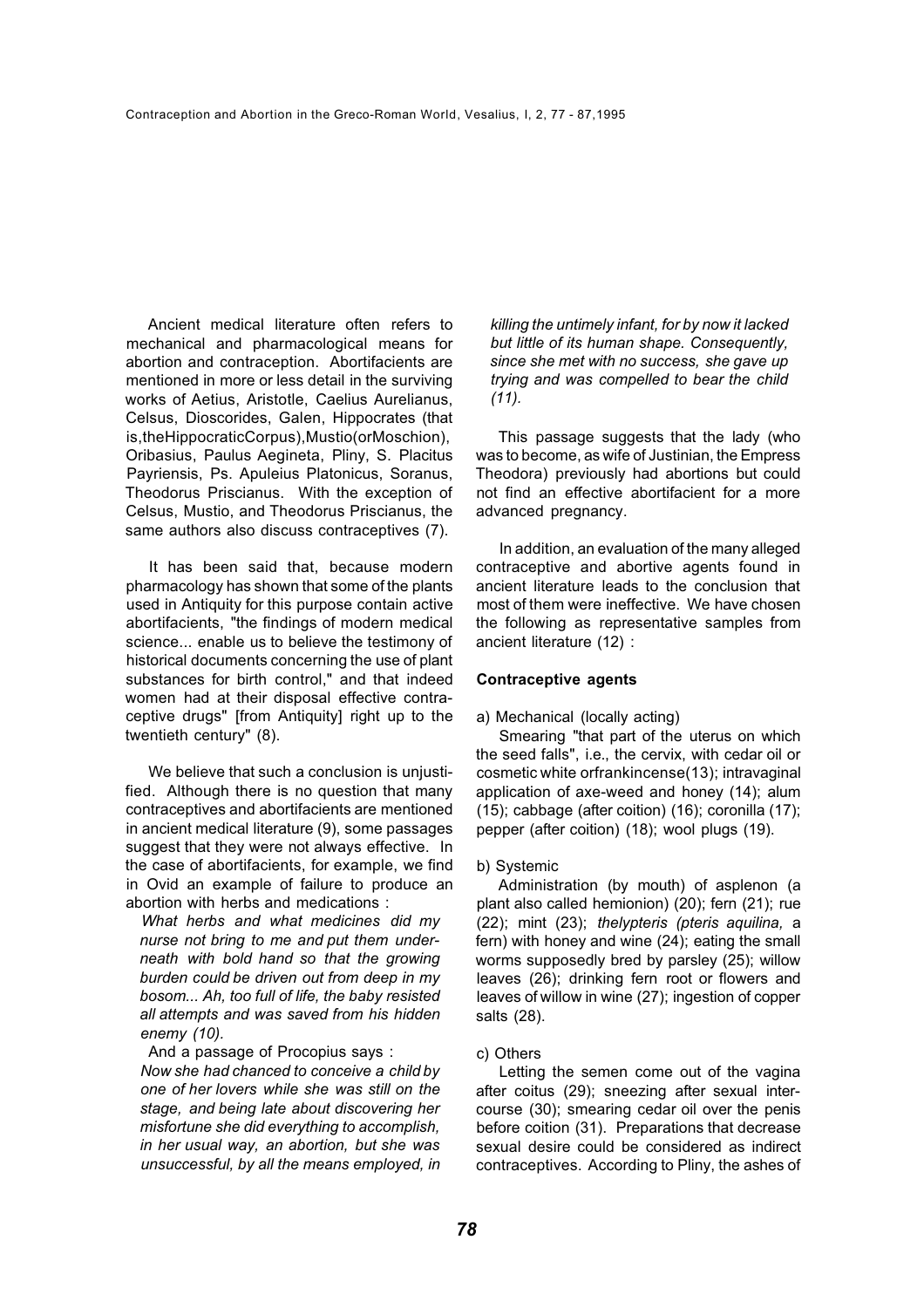the nails and ofthe hide of the lynx, taken in drink by men, decrease their libido and the same result is observed when those ashes are sprinkled on women (32). Goats, ticks and bulls can be used for the same purpose :

... *if the loins of a woman are rubbed thoroughly with the blood of a tick from a black wild-bull, she will be disgusted with sexual intercourse, and also with her love if she drinks the urine of a he-goat, nard being added to disguise the foul taste (33).* 

Similarly, men's libido can be decreased by the ingestion of the parts of certain plants, such as *condrion (condrilla)* (34). Some contraceptive agents took the form of amulets :

*There is also a third kind of phalangium, a hairy spider with an enormous head. When this is cut open, there are said to be found inside two little worms, which, tied in deer skin as an amulet on women before sunrise, act as a contraceptive, as Caecilius has told us in his* Commentarii. *They retain this property for a year. Of all such preventives this only would it be right for me to mention, to help those women who are so prolific that they stand in need of such a respite (35).* 

*Wear the liver of a cat in a tube on the left foot ... or else wear part of the womb of a lioness in a tube of ivory. This is very effective (36). [Asparagus] being hanged about [as an amulet], and the decoction of it drunk, it makes one barren, and not fit for generation (37).*

It was also believed that contraception could be achieved by smearing the penis with green mint before copulation (38), or by the smearing of the body of the woman with menstrual blood or by her stepping over it (39).

# **Abortives**

## a) Mechanical

By mechanical abortive agents it is meant sharp-edged instruments and shafts introduced

into the pregnant uterus (40). Most of the evidence that abortion was produced by such means comes from Ovid (41) although Soranus also mentions them (see below).

## b) Systemic

Administration, by mouth, of fern (42); rue (43); *thelypteris (pteris aquilina,* a kind of fern) with honey and wine (44); seeds of wallflower with wine (45); beaver's testicles (46); goat's fung with aromatic herbs (47); a decoction of clinopodium (48).

#### c) Others

The smell of lamps being put out (49); alum intravaginal (50); various pessaries (made with cabbage (51); savin, myrrh, lupine, centaury, etc.) (52) (53).

The following passage from Soranus includes contraceptives and abortifacients of most of the categories just mentioned (54) :

*For if it is much more advantageous not to conceive than to destroy the embryo, one must consequently beware of having sexual intercourse at those periods which we said were suitable for conception (55). And during the sexual act, at the critical moment of coitus when the man is about to discharge the seed, the woman must hold her breath and draw herself away a little, so that the seed may not be hurled too deep into the cavity of the uterus. And getting up immediately and squatting down, she should induce sneezing and carefully wipe the vagina all round; she might even drink something cold. It also aids in preventing conception to smear the orifice ofthe uterus all over before with old olive oil or honey or cedar resin or juice ofthe balsam tree, alone or together with white lead; or with a moist cerate containing myrtle oil and white lead; or before the act with moist alum, or with gal ban um together with wine; or to put a lock of fine wool into the orifice of the uterus;'or, before sexual relations to use vaginal*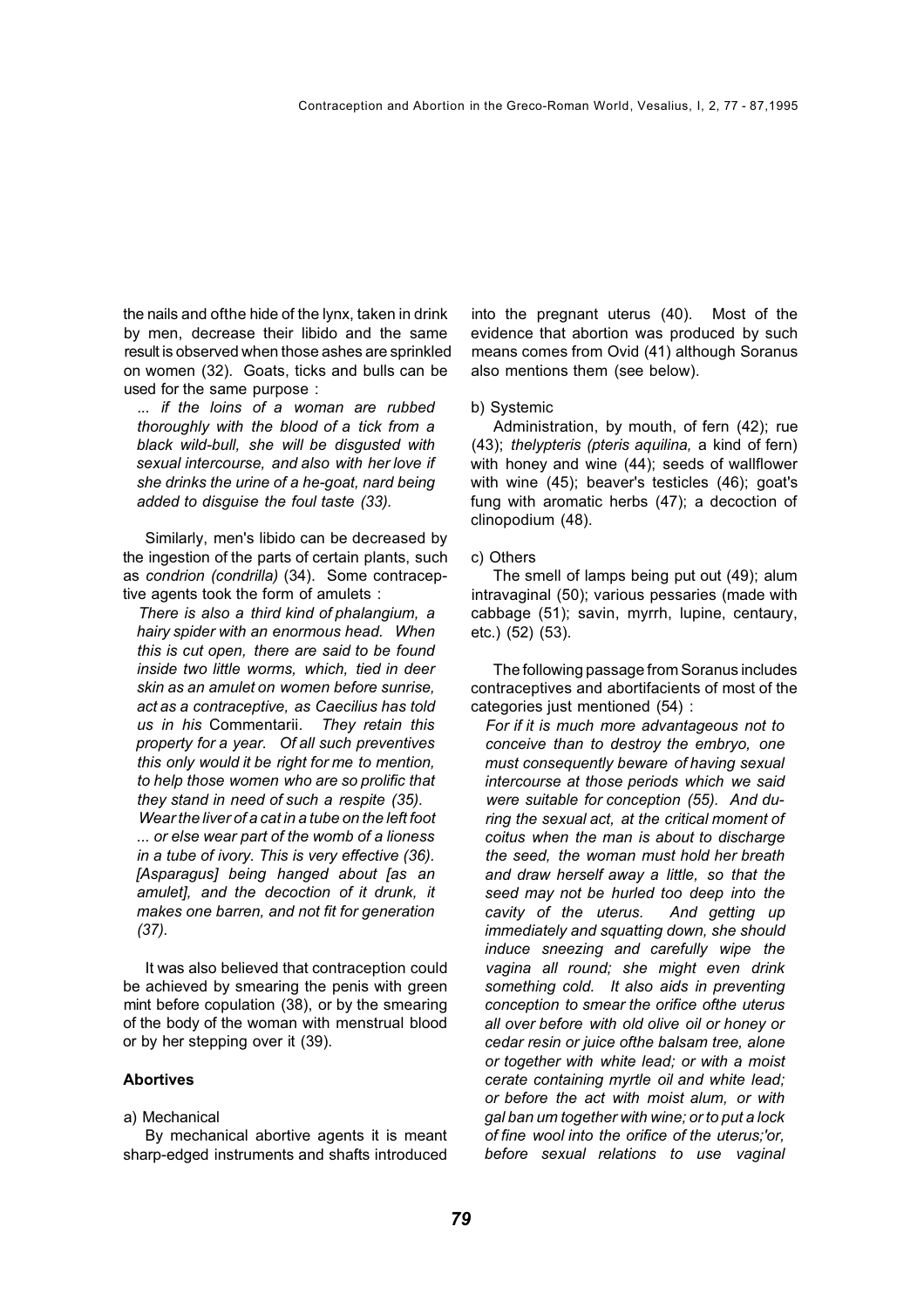*suppositories which have the power to contract and to condense. For such of these things as are styptic, clogging, and cooling cause the orifice of the uterus to shut before the time of coitus and do not let the seed pass into its fundus. [Such, however, as are hot] and irritating, not only do not allow the seed of the man to remain in the ca vity of the uterus, but draw forth as well another fluid from it.* 

*And we shall make specific mention of some. Pine bark, tanning sumach, equal quantities of each, rub with wine and apply in due measure before coitus after wool has been wrapped around; and after two or three hours she may remove it and have intercourse.*

*Another: Of Cimolian earth, root of panax, equal quantities, rub with water separately and together, and when sticky apply in like manner. Or : Grind the inside of fresh pomegranate peel with water, and apply. Or. Grind two parts of pomegranate peel and one part of oak galls, from small suppositories and insert after the cessation of menstruation. Or: Moist alum, the inside of pomegranate rind, mix with water, and apply with wool. Or: Of unripe oak galls, of the inside of pomegranate peel, of ginger, of each 2 drachms, mould it with wine to the size of vetch peas and dry indoors and give before coitus, to be applied as a vaginal suppository. Or: Grind the flesh of dried figs and apply together with natron. Or: Apply pomegranate peel with an equal amount of gum and an equal amout of oil of roses.* 

*Then one should always follow with a drink of honey water. But one should beware of things which are very pungent, because of the ulcerations arising from them. And we use all these things after the end of menstruation.*

*Moreover to some people it seems advisable: once during the month to drink Cyrenaic balm to the amount of a chick-pea in two cyaths of water for the purpose of inducing*  *menstruation. Or : of panax balm and Cyrenaic balm and rue seed, of each two obols, [grind] and coat with wax and give to swallow; then follow with a drink of diluted wine or let it be drunk in diluted wine. [Or:] Of wallflower seed and myrtle, of each three obols, of myrrh a drachm, of white pepper two seeds; give to drink with wine for three days. Or: of rocket seed one obol, of cow parsnip one-half obol; drink with oxymel. However, these things not only prevent conception, but also destroy any already existing. In our opinion, moreover, the evil from these things is too great, since they damage and upset the stomach, and besides cause congestion of the head and induce sympathetic reactions. Others, however, have even made use of amulets which on grounds of antipathy they believe to have great effect; such are uteri of mules and the dirt in their ears and more things of this kind which according to the outcome reveal themselves as falsehoods.*

*Yet if conception has taken place..., for 30 days, ...in order that the embryo be separated, the woman should have [more violent exercise], walking about energetically and being shaken by means of draught animals; she should also leap energetically and carry things which are heavy beyond her strength. She should use diuretic concoctions which also have the powerto bring on menstruation, and empty and purge the abdomen with relatively pungent clysters; sometimes using warm and sweet olive oil as injections, sometimes anointing the whole body thoroughly therewith and rubbing it vigorously, especially around the pubes, the abdomen, and the loins, bathing daily in sweet water which is not too hot, lingering in the baths and drinking first a little wine and living on pungent food. If this is without effect, one must also treat locally by having her sit in a bath of a decoction of linseed, fenugreek, mallow, marsh mallow, and wormwood. She must also use poultices of the same substances*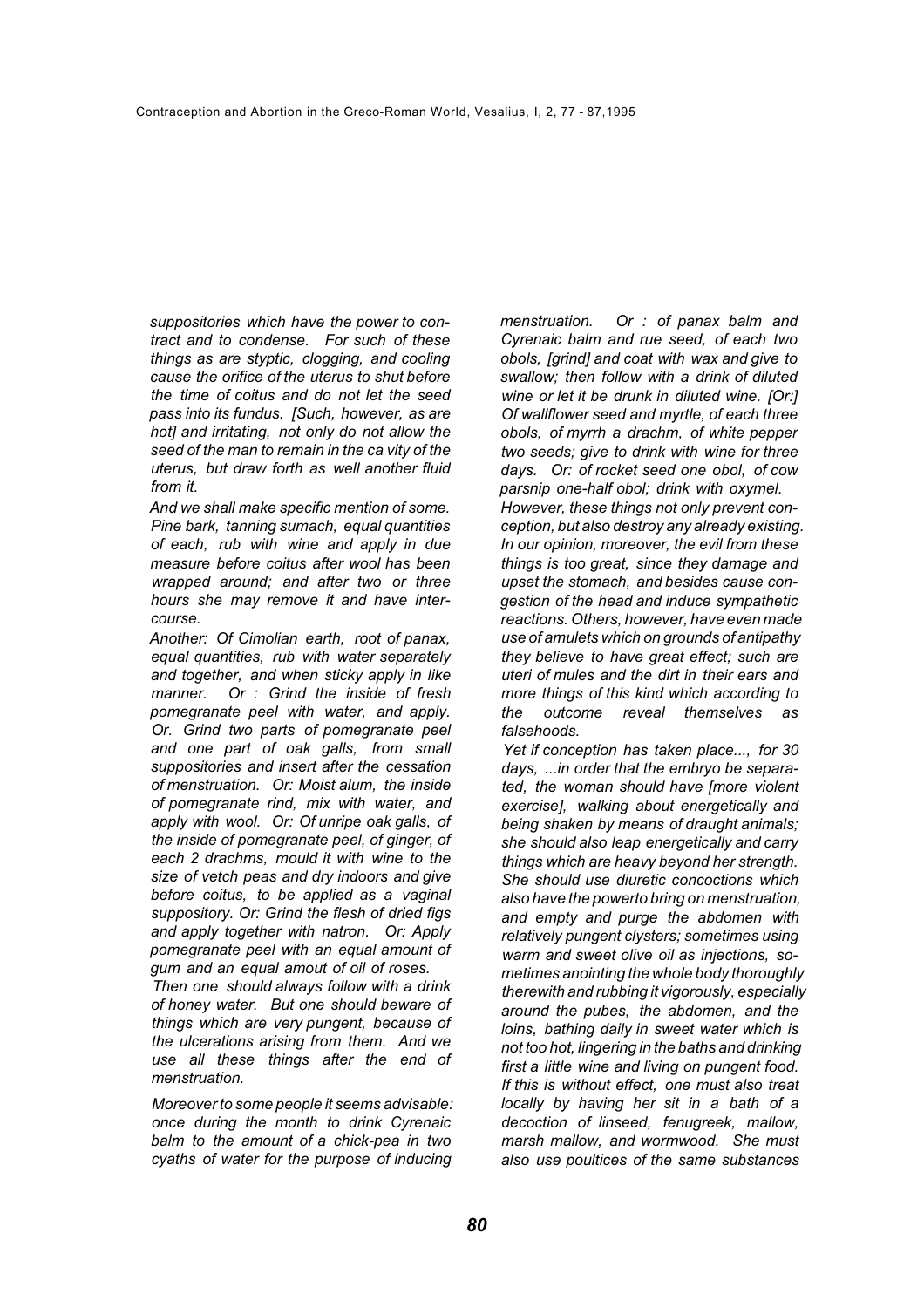*and have injections of old oil, alone or together with rue juice or maybe with honey, or of iris oil, or of absinthium together with honey, or of panax balm or else of spelt together with rue and honey, or of Syrian unguent. And if the situation remains the same she must no longer apply the common poultices, but those made of meal of lupine together with ox bile and absinthium, [and she must use] plasters of a similar kind. For a woman who intends to have an abortion, it is necessary for two or even three days beforehand to take protracted baths, little food and to use softening vaginal suppositories; also to abstain from wine; then to be bled and a relatively great quantity taken away. For the dictum of Hippocrates in the "Aphorisms", even if not true in a case of constriction, is yet true of a healthy woman: "A pregnant woman if bled, miscarries". For just as sweat, urine or faeces are excreted if the parts containing these substances slacken very much, so the fetus falls out after the uterus dilates. Following the venesection one must shake her by means of draught animals (for now the shaking is more effective on the parts which previously have been relaxed) and one must use softening vaginal suppositories. But if a woman reacts unfavorably to venesection and is languid, one must first relax the parts by means of sitz baths, full baths, softening vaginal suppositories, by keeping her on water and limited food, and by means of aperients and the application of a softening clyster; afterwards one must apply an abortive vaginal suppository. Of the latter one should choose those which are not too pungent, that they may not cause too great a sympathetic reaction and heat. And of the more gentle ones there exist for instance: of myrtle, wallflower seed, bitter lupines equal quantities, by means of water, mould troches the size of a bean. Or : of rue leaves 3 drachms, of myrtle 2 drachms and the same of sweet bay, mix with wine in the same way,* 

*and give her a drink. Another vaginal suppository which produces abortion with relatively little danger : of wallflower, cardamom, brimstone, absinthium, myrrh, equal quantities, mould with water. And she who intends to apply these things should be bathed beforehand or made to relax by sitz baths; and if after some time she brings forth nothing, she should again be relaxed by sitz baths and for the second time a suppository should be applied. In addition, many different things have been mentioned by others; one must, however, beware of things that are too powerful and of separating the embryo by means of something sharp-edged, for danger arises that some of the adjacent parts be wounded. After the abortion one must treat as for inflammation (56).* 

## **Discussion**

It is evident that an intravaginal foreign body mechanically obstructing the *ostium* uter/would be an effective contraceptive and that the dilatation of the *ostium* produced by the introduction of an instrument or foreign body during pregnancy would indeed cause abortion.

As for the efficacy of non-mechanical means of contraception and abortion, a perusal of the examples given above indicates that some of the plants and maneuvers used were obviously ineffective (wearing amulets, smearing the penis with mint, drinking urine of she-goat, sneezing after coition, etc.). What about the others ?

The numberof pharmacological agents used in ancient medicine is very large (in the Hippocratic corpus the medicinal plants number in the hundreds (57) and there are about 900 entries in the herbal of Dioscorides (58)); it is evident that some of them must have had pharmacological properties. Of the hundreds used as contraceptives or abortifacients (59), a handful have been found, in fact, to have contraceptive and abortifacient properties (60), although they are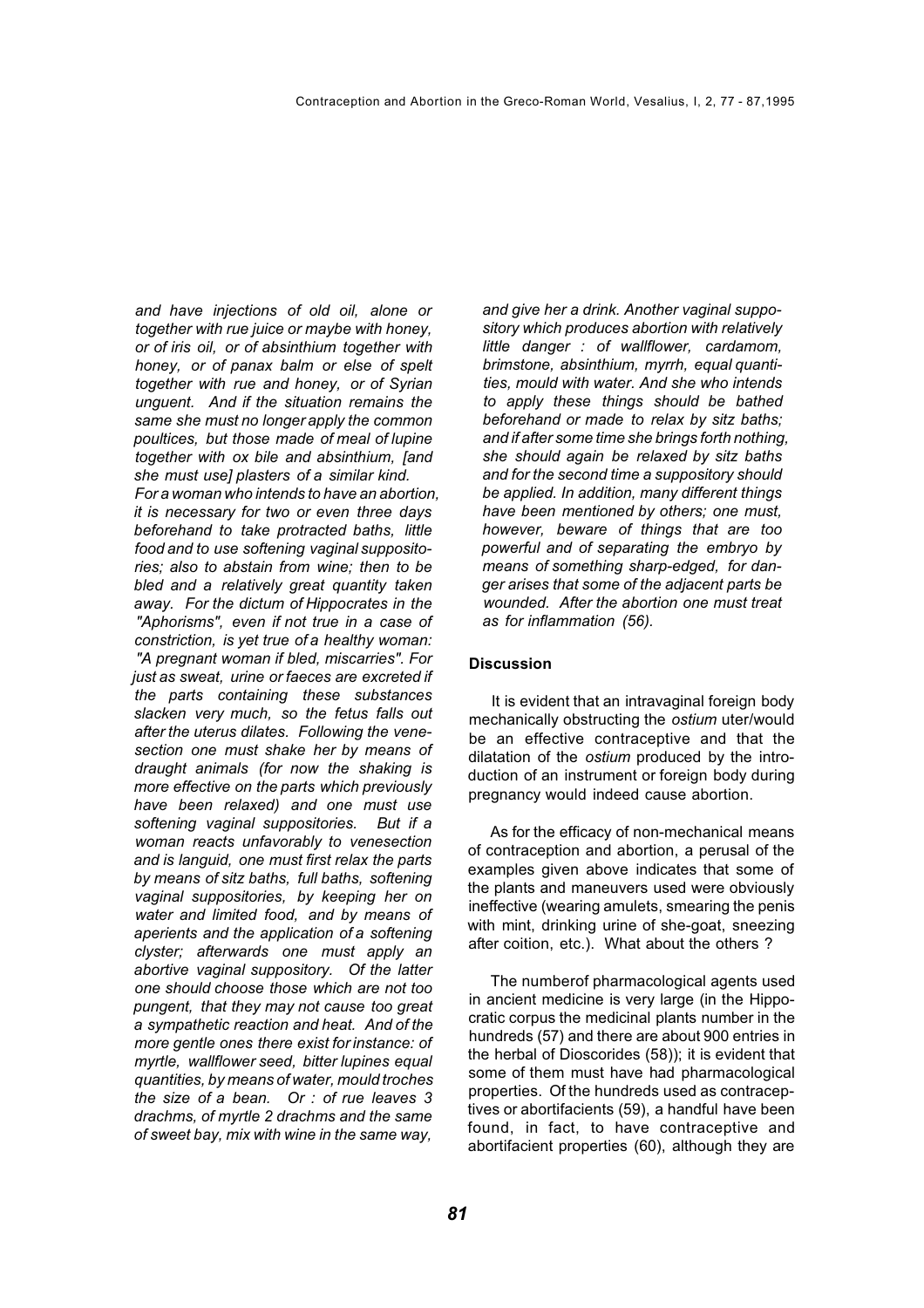not used as such in contemporary medicine. Even assuming, however, that those agents were effective and safe, it must be underlined that, asageneral rule, thefindingthatamong the many plants used for a particular purpose some have the pharmacological capacity of producing the desired effect does not allow us to conclude that the ancient physician used them because he knew that they possessed such a capacity (61). Three conditions have to be fulfilled before we can draw such a conclusion : 1) that those plants were used more than others in the particular clinical situation; 2) that the doses were sufficient to produce the effect; 3) that the preparation was appropriate and used properly.

Often we find that in ancient therapeutics one or more of these conditions were not met. Usually, the effective plants were not used more often than the ineffective ones and, in such cases, one cannot avoid concluding that the effective plant was included in the therapeutic regimen by chance.

If, for example, we try to determine whether, in the *Corpus Hippocraticum, papaver somniferum* was employed for the control of pain, we find that the plant was used often, it is true, but usually with other plants and for such disparate conditions as empyema (62), "phthisis" (63), "typhus" (64), leucorrhea (65), habitual abortion (66), "dropsy of the uterus" (67), metrorrhagia (68), and "displacement of the uterus" (69). In all these cases there is no mention of pain. On only three occasions is the relief of pain mentioned, and, in two of these, poppy is used as one ingredient in a mixture with other drugs (thirty in one case (70), four-burned for fumigation - in another (71)) and in the one other case it is given with just one other drug (72). Therefore, the mere fact that the Hippocratic physician used poppy does not warrant concluding that it was used for the purpose of controlling pain.

In addition, in antiquity, the doses of contraceptives and abortifacients either were not indicated or were similar to those used for other medications, and modern observations concerning the ingestion of large quantities of a given agent by animals are not applicable to medications taken by women in antiquity. For example, in the 1940,s it was found that, in Australia, sheep grazing on a particular type of clover showed sharply reduced fertility. The explanation was found to be that the clover contained substances (isoflavonoids) that reduce fertility (73). Were we to find that the same type of clover was used in Antiquity as a contraceptive (74), would we be justified in assuming that the ancients had identified a plant that effectively interfered with conception ? Of course not, because the Australian sheep were eating quantities of clover, in relation to their body weight, much greater than the quantities that women could have ingested.

Moreover, it was necessary that an effective medication be used properly, it is evident that if cedar oil applied intravaginally in sufficient quantity could have prevented, mechanically, the entrance of the sperm into the uterus, the smearing of the penis with the same substance would have no effect. Similarly, cabbage introduced into the vagina before coition could have been an effective contraceptive (for the same mechanical reasons) but evidently not when inserted after. We have seen above that both these inappropriate means were used. Among the large number of agents applied intravaginally as contraceptives, the possibility that some may have created a chemical milieu unsuitable for the spermatozoa cannot be excluded. In this case they would have had a contraceptive action independent of their capacity to obstruct the *ostium uteri.* As the physician was not aware of such chemical properties, however, the use of such drugs would have been random. This being the case, it is unlikely that these drugs could have had a significant effect on the decrease of fertility. As for the systemically administered abortifacients used in antiquity, the possibility that they could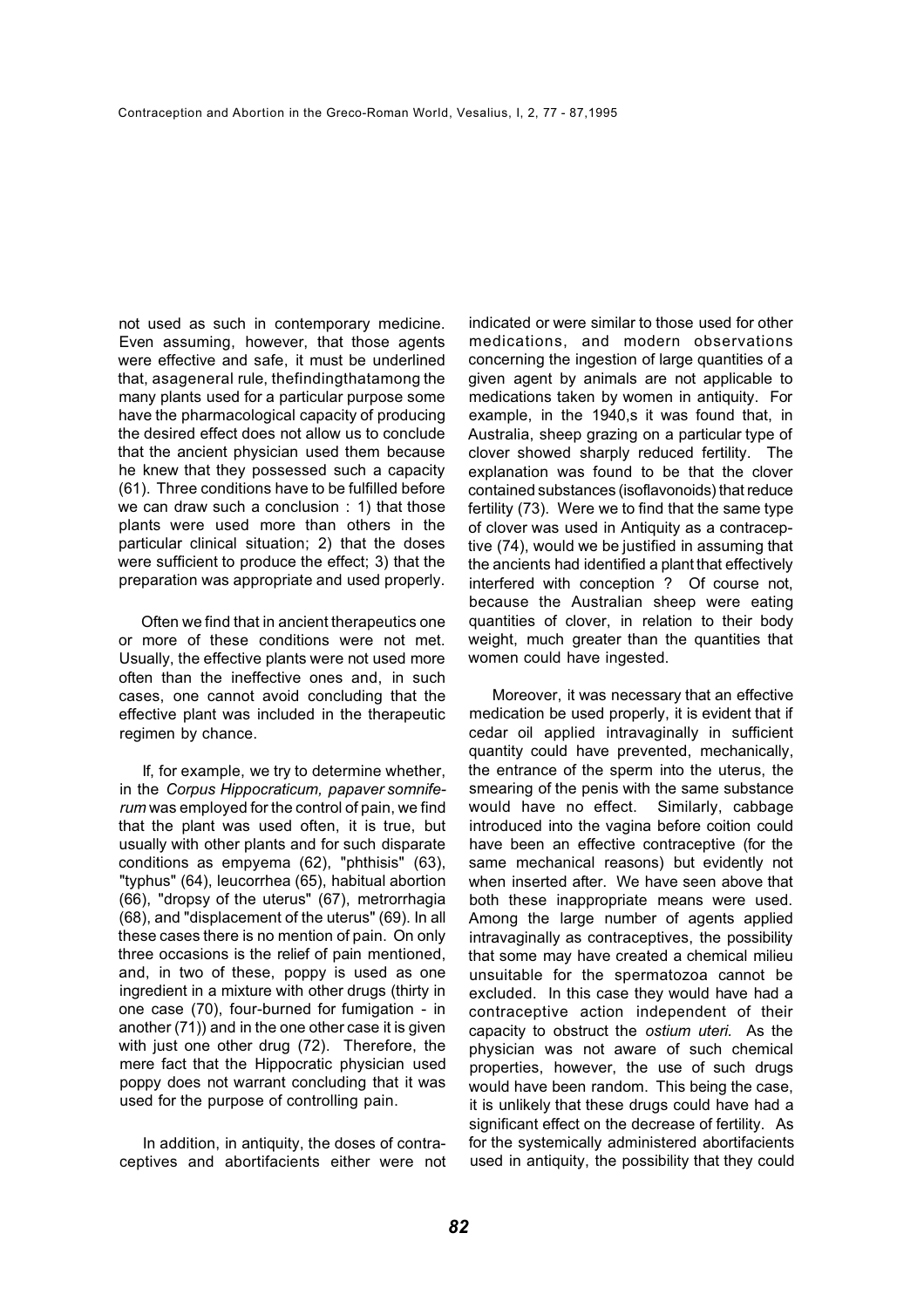have been effective is even more remote. In fact, no plant or simple agent readily available in nature seems to have the capacity of inducing abortion safely. The development of chemicals capable of so doing (prostaglandins (75), mifepristone (76), is a very recent development of contemporary pharmacology and while such chemicals are now being used in other countries, they are still being evaluated in the United States. Attempting to produce spontaneously occurring biological events (e.g., healing, contraception, conception, abortion) with means that are ineffective leads to the erroneous belief that the ineffective means are responsible for the event, and therefore effective. Spontaneous abortion and sterile coition are not unusual, of course, and if the patient has taken medication with the purpose of obtaining such an outcome she will be tempted to conclude that the result was caused by the medication.

This would explain why, in ancient literature, references to drugs that are obviously ineffective aresofrequent. Ineffective medications have, in fact, been used in medicine for millennia because their lack of efficacy was masked by the spontaneous occurrence of the desired outcome (in the case of healing, by the *vis medicatrix naturae).*  The belief that abortion and contraception could be brought about by magic utterances and the administration of ineffective drugs is found in practically all cultures. In ancient India, for example, it was believed that suppression of the emission of semen for contraceptive purposes could be achieved by, at the moment of emission, contracting the anal sphincter while meditating upon the mystic word "OM",orthinking of "a very unsteady ape who is moving on the branches of a tree", or "smearing the soles of the feet (or the umbilicus with various substances" (77). The Egyptians believed that "to make a woman cease to become pregnant for one year, two years or three years", it was sufficient to insert in her vagina a mixture of acacia, dates, honey and seedwool (78).

In some cases, the lack of efficacy could have been masked by the simultaneous use of efficacious mechanical means. For example, Lucretius says that a contraceptive maneuver on the part of women is to gyrate their hips during intercourse and that prostitutes do so to avoid pregnancy (79). Although Lucretius was not a physician, his statement probably reflects a belief that was common at the time. Perhaps prostitutes, along with gyrations, used other means, for example vaginal plugs, and attributed to the gyrations what was due, in fact, to the plugs. Similarly, Juvenal refers to drugs capable of inducing abortion when taken by mouth (80). It could be, however, that, in some cases, women were given drugs before abortion was induced by mechanical means with the idea that the drugs caused the abortion and the dilatation of the ostium was only ancillary (e.g., to permit the elimination of the dead fetus) (81).

The same may be said concerning contraception. Effective mechanical measures may have been associated with ineffective systemic ones and the positive result attributed to the latter as well. The fact that there were so many recipes suggests that most were not effective (82); it is likely that if there had been effective contraceptive and abortive medications readily available, many useless ones, such as amulets, would not have had reason to exist.

In view of the above, it seems justified to assume that the ancient physician did not have at his disposal effective contraceptives and abortifacients other than those that acted mechanically (83). Considering the high mortality undoubtedly associated with the use of mechanical abortifacients (that is, the intrauterine introduction of rods and scraping instruments), it is unlikely that they were used on a large scale. In addition, it is unlikely that effective contraceptive measures (vaginal plugs), lost among the large number of ineffective ones, were sufficiently known and used to have a significant effect on fertility (84). It would appear, therefore, that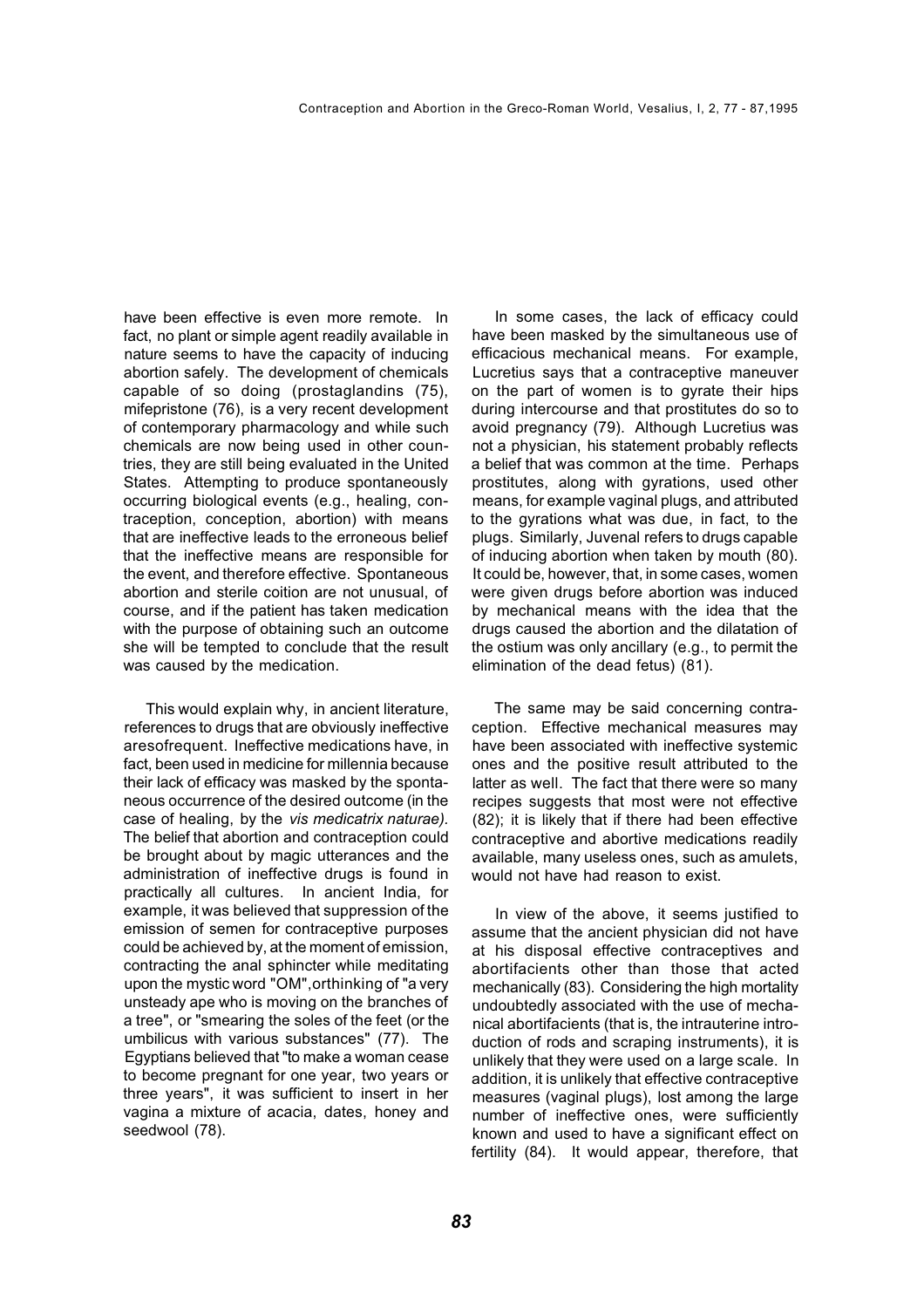drugs and maneuvers used as contraceptives and abortifacients in antiquity were not responsible for population declines and that the cause (or causes) of the phenomenon must be sought elsewhere.

# **Notes**

- 1. Keith Hopkins, "Contraception in the Roman Empire", *Comparative Studies in Society and History,* VIII, 124-151, 1966; Keith Hopkins, "A Textual Emendation in a Fragment of Musonius Rufus : A Note on Contraception", *Classical Quarterly,* XV, 72-74,1985; John M. Riddle, "Oral Contraceptives and Early-Term Abortifacients during Classical Antiquity and the Middle Ages. "*Past and Present,* CXXXII, 3-32, 1991; John M. Riddle, *Contraception and Abortion from the Ancient World to the Renaissance,* Harvard University Press, 1992, pp. 1-2.
- 2. Polybius, *Historiae,* XXXVI, xvii, 5-12.
- 3. Censor Quintus Metellus (second century B.C.), "proposed that everybody should be compelled to marry for the sake of generating children. His speech is preserved and was read by Augustus before the Senate, as if it were written for these days, when he was discussing the problem of marriage in our social classes" (Livy, *Periocha,*  LIX). The same speech is mentioned by Aulus Gellius *(Noctes Atticae,* I, vi), who, however, wrongly attributes it to Metellus Numidicus. Suetonius *(Divus Augustus,* xxxiv and Ixxxix) mentions that Augustus enacted laws to encourage marriage and that he read to the Senate Quintus Metellus' speech. See also: Keith Hopkins, "Contraception in the Roman Empire", *Comparative Studies in Society and History,* VIII, 124-151, 1966. The Augustan laws *Lex Julia de maritandis ordinibus* (18 B.C.) and *Lex Papia Poppaea* (9 A. D.) were followed by the Alimentary Laws, which provided, between the first and third centuries A.D., payments to parents to raise children. See : John M. Riddle, "Oral Contraceptives and Early-Term Abortifacients during Classical Antiquity and the Middle Ages", *Past and Present,* CXXXII, 3-32, 1991, footnote 114.
- 4. John M. Riddle, "Oral Contraceptives and Early-Term Abortifacients during Classical Antiquity and the Middle Ages", *Past and Present,* CXXXII, 3-32, 1991; Donald Engels, "The Problem of

Female Infanticide in the Greco-Roman World", *Classical Philology,* LXXV, 112-120, 1980.

- 5. William W. Harris, "The theoretical Possibility of Extensive Infanticide in the Graeco-Roman World", *Classical Quarterly,* XXXII, 114-116,1982; Paul Carrick, *Medical Ethics in Antiquity,*  Dordrecht, D. Reidel, 1985, pp. 101-102.
- 6. Wieslaw Suder, "Allaitement et contraception dans les textes medicaux latins et grecs antiques", in *Le latin medical. La constitution d'un langage scientifique,* Memoire X, edited by Guy Sabbath, Saint-Etienne, Publications del'Universite de Saint-Etienne, 1991, pp. 135-141. The belief that Aristotle (De *generatione animalium,*  IV, x, 777a, 13-16 and *Historia animalium,* VII, xi, 587b, 25-30) and Pseudo-Plutarch *{De liberis educandis,* 5 - Loeb Edition, p. 14) may have known the phenomenon, is based on passages of doubtful interpretation.
- 7. Keith Hopkins, "Contraception in the Roman Empire", *Comparative Studies in Society and History,* VIII, 124-151, 1966.
- 8. John M. Riddle, "Oral Contraceptives and Early-Term Abortifacients during Classical Antiquity and the Middle Ages", *Past and Present,* CXXXII, 3-32, 1991. See also : John M. Riddle, *Contraception and Abortion from the Ancient World to the Renaissance,* Harvard University Press, 1992, p. 56.
- 9. Kellerfound abouttwo hundred alleged abortives mentioned in the ancient literature (Achim Keller, *DieAbortiva in derromischen Kaiserzeit,* Stuttgart, Deutscher Apotheker Verlag, 1988). Fontanille mentions about four hundred abortive or contraceptive preparations (Marie-Therese Fontanille, *Avortement et contraception dans la medecine greco-romaine,* Paris, Laboratoires Searle, 1977).
- 10. *Quas mihi non herbas, quae non medicamina nutrixattulitaudacisupposuitque manu utpenitus nostris... visceribus crescens excuteretur onus I A, nimium vivax admotis restitit infans artibus et tecto tutus ab hoste* fu/f (Ovid, *Heroides,* XI, 43- 44).
- 11. Procopius, *Secret History,* XVII, 16-17. Tanslation by H.B. Dewing, The Loeb Classical Library, Cambridge, Harvard University Press, 1935.
- 12. For comprehensive lists, see : Wolfang Jochle, "Menses inducing Drugs : Their Role in Antique, Medieval and Renaissance Gynecology and Birth Control", *Contraception,* X, 4, 425-439, 1974. Marie-Therese Fontanille, *avortement et contra-*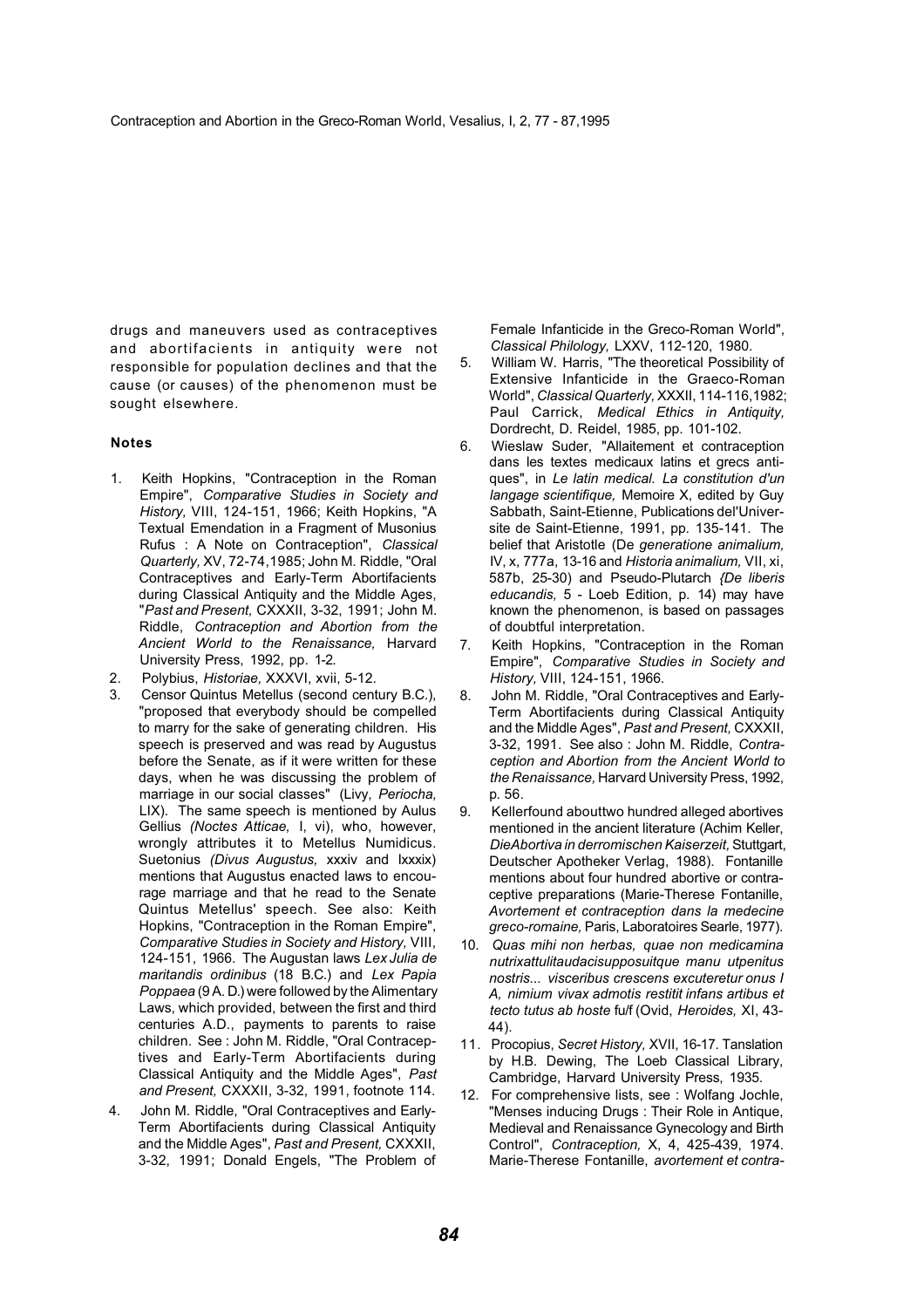*ception dans la medecine greco-romaine,* Paris, Laboratoires Searle, 1977; Achim Keller, *Die Abortiva in der romischen Kaizerzeit,* Stuttgart, Deutscher Apotheker Verlag, 1988.

- 13. Aristotle, Historia animalium, VII (IX), iii, 583a, 22-24.
- 14. *The Greek Herbal of Dioscorides,* II, 146. Translated by John Goodyer and edited by Robert T. Gunther, New York, Hafner Publishing Co., 1959 (reprint of the 1934 edition).
- 15. *The Greek Herbal of Dioscorides,* V, 123. Translated by John Goodyer and edited by Robert T. Gunther, New York, Hafner Publishing Co., 1959 (reprint of the 1934 edition)
- 16. Oribasius, *Euporiston,* IV, 116, in *Oeuvres d'Oribase,* edited and translated by C. Daremberg and U.C. Bussemaker, Paris, Imprimerie Nation a l, 6 vols, 1851, V, pp. 777-778.
- 17. Oribasius, *Euporiston,* IV, 116, in *Oeuvres d'Oribase,* edited and translated by C. Daremberg and U.C. Bussemaker, Paris, Imprimerie Nation a l, 6 vols, 1851, V, pp. 777-778.
- 18. *The Greek Herbal of Dioscorides,* II, 189. Translated by John Goodyer and edited by Robert T. Gunther, New York, Hafner Publishing Co., 1959 (reprint of the 1934 edition).
- 19. See : Oribasius, *Collectiones medicae,* X, 25, in *Oeuvres d'Oribase,* edited and translated by C. Daremberg and U.C. Bussemaker, Paris, ImprimerieNationale, 6 vols, 1851, II, p. 442. See also Soranus, quotation below.
- 20. Pliny, *Natural History,* XXVII, xvii, 34.
- 21. Pliny, *Natural History,* XXVII, Iv, 80.
- 22. Pliny, *Natural History,* XX, li, 142-143.
- 23. Pliny, *Natural History,* XX, liii, 147-148.
- 24. *The Greek Herbal of Dioscorides,* IV, 187. Translated by John Goodyer and edited by Robert T. Gunther, New York, Hafner Publishing Co., 1959 (reprint of the 1934 edition)
- 25. Pliny, *Natural History,* XX,xliv, 114
- 26. *The Greek Herbal of Dioscorides,* 1,136. Translated by John Goodyer and edited by Robert T. Gunther, New York, Hafner Publishing Co., 1959 (reprint of the 1934 edition).
- 27. Oribasius, Euporiston, IV, 116, in *Oeuvres d'Oribase,* edited and translated by C. Daremberg and U.C. Bussemaker, Paris, Imprimerie Nationale, 6 vols, 1851, V, pp. 777-778.
- 28. This is the only example of oral contraceptive in the Hippocratic Corpus : "If a woman does not want to become pregnant, dissolve in water a

quantity the size of a bean of *misu* [a copper ore found in Cyprus], give it to her to drink, and she will not become pregnant for a year" *(On the Nature of Woman,* xcviii, Littre, VII, p. 414). The same prescription is repeated in *On Women's Diseases,* I, Ixxvi, Littre, VIII, p. 170. It is of interest that, although the idea that ingestion of copper salts would make a woman sterile for one year is to be considered the result of imaginary pharmacology, it has been said of this alleged contraceptive : "There is sufficient evidence... to merit the hypothesis that the first contraceptive mentioned in Greek medicine [that is, *misu]* is based on rational observations by women who were seeking to control their fertility through contraception" (John M. Riddle, *Contraception and Abortion from the Ancient World to the Renaissance,* Cambridge, Harvard University Press, 1992, p.76).

- 29. Hippocrates, *On the Seed,* v, Littre, VII, p. 476.
- 30. Pliny, *Natural History,* VII, vi, 42.
- 31. Pliny obviously did not believe in the power of this maneuver because he reports it as being a hearsay *(quodtradunf)* miracle*(portentum).* Pliny, *Natural History,* XXIV, xi, 18.
- 32. Pliny, *Natural History,* XXVIII, xxxii, 122.
- 33. Pliny, *Natural History,* XXVIII, Ixxvii, 256. Translation by W.H.S. Jones, The Loeb Classical Library, Cambridge, Harvard University Press, 1956.
- 34. Pliny, *Natural History,* XXII, xlv, 91.
- 35. Pliny, *Natural History,* XXIX, xxvii, 85. Translation by W.H.S. Jones, The Loeb Classical Library, Cambridge, Harvard University Press, 1956.
- 36. Aetius of Amida, 16,17. Quoted by Keith Hopkins, "Contraception in the Roman Empire", *Comparative Studies in Society and History,* V111,124-151, 1966.
- 37. *The Greek Herbal of Dioscorides,* 11,152. Translated by John Goodyer and edited by Robert T. Gunther, New York, Hafner Publishing Co., 1959 (reprint of the 1934 edition).
- 38. Oribasius, *Euporiston,* IV, 116, in *Oeuvres d'Oribase,* edited and translated by C. Daremberg and U.C. Bussemaker, Paris, Imprimerie Nationale, 6 vols, 1851, V, pp. 777-778.
- 39. *The Greek Herbal of Dioscorides,* II, 97. Trnaslated by John Goodyer and edited by Robert T. Gunther, New York, Hafner Publishing Co., 1959 (reprint of the 1934 edition).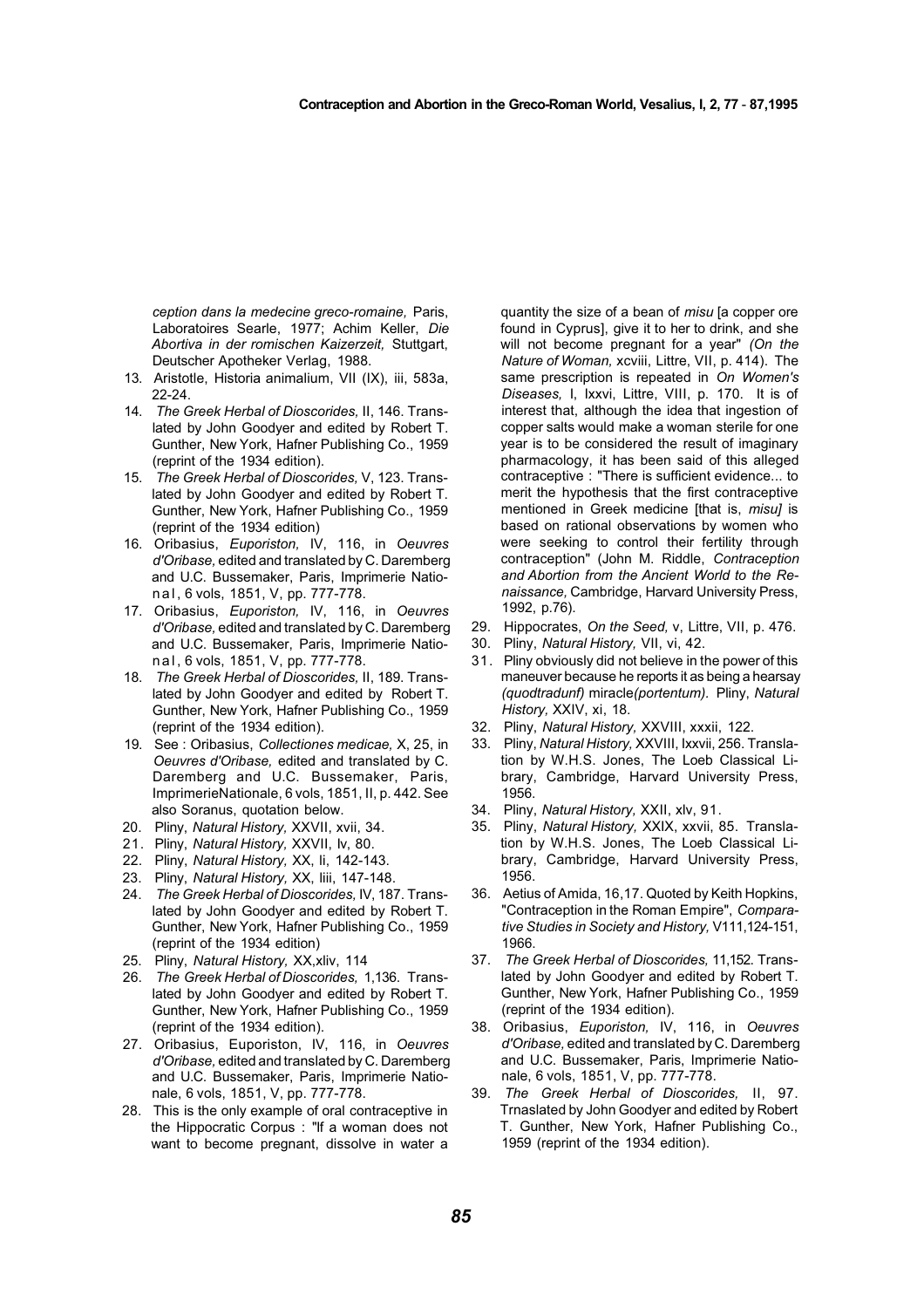- 40. We do not consider pessaries mechanical means for inducing abortion as they could work only because of their pharmacological properties. On the other hand, we consider them mechanical contraceptives because they could act as shields preventing the entrance of the sperm into the uterus.
- 4 1 . Ovid *(Fasti,* I, 623) states that abortion was produced *ictu caedo* (with a blind blow). The expression has been interpreted as meaning the introduction of an instrument into the uterus (see: Enzo Nardi, *Procurato aborto net mondo grecoromano,* Milan, Giuffre, 1971, p. 185, note 98). In *Amores,* we find : *suis patiuntur vulnera telis, et caecas armant... manus* ("women suffer wounds from their own weapons when they arm their hands to blindly stab (their viscera)" - II, xiv, 3-4), and *vestra quid effoditis subiectis viscera telis, et nondum natis dira venena datis ?* ("[women], why do you dig with shafts at your vitals from below and give dire poisons to your children yet unborn?" - II, xiv, 27-28). See also: Enzo Nardi, *Procurato aborto nel mondo greco-romano,* Milan, Giuffre, 1971, pp. 185, 195, 234, 235, 239, 297.
- 42. Pliny, *Natural History,* XXVII, Iv, 80.
- 43. Pliny, *Natural History,* XX, li, 142-143.
- 44. *The Greek Herbal of Dioscorides,* IV, 187. Translated by John Goodyer and edited by Robert T. Gunther, New York, Hafner Publishing Co., 1959 (reprint of the 1934 edition).
- 45. *The Greek Herbal of Dioscorides,* 111,138. Translated by John Goodyer and edited by Robert T. Gunther, New York, Hafner Publishing Co., 1959 (reprint of the 1934 edition).
- 46. *The Greek Herbal of Dioscorides,* II, 26. Translated by John Goodyer and edited by Robert T. Gunther, New York, Hafner Publishing Co., 1959 (reprint of the 1934 edition).
- 47. *The Greek Herbal of Dioscorides,* II, 98. Translated by John Goodyer and edited by Robert T. Gunther, New York, Hafner Publishing Co., 1959 (reprint of the 1934 edition).
- 48. *The Greek Herbal of Dioscorides,* 111,109. Translated by John Goodyer and edited by Robert T. Gunther, New York, Hafner Publishing Co., 1959 (reprint of the 1934 edition).
- 49. Pliny, *Natural History,* VII, vii, 43.
- 50. *The Greek Herbal of Dioscorides,* V, 123. Translated by John Goodyer and edited by Robert T. Gunther, New York, Hafner Publishing Co., 1959 (reprint of the 1934 edition).
- 5 1 . *The Greek Herbal of Dioscorides,* II, 146. Translated by John Goodyer and edited by Robert T. Gunther, New York, Hafner Publishing Co., 1959 (reprint of the 1934 edition).
- 52. Oribasius, *Euporiston,* IV, 112, in *Oeuvres d'Oribase,* edited and translated by C. Daremberg and U.C. Bussemaker, Paris, Imprimerie Nation a l, 6 vols, 1851, V, pp. 772-773.
- 53. An abortive pessary *(pesson phthorion)* is also mentioned in the Hippocratic Oath.
- 54. This is almost all that Soranus has to say on the subject and we quote him *in extenso* to give the reader a first-hand idea of what physicians knew about abortion and contraception and which agents they used.
- 55. "The best time for fruitful intercourse is when menstruation is ending and abating, when urge and appetite for coitus are present, when the body is neither in want nor too congested and heavy from drunkenness and indigestion, and after the body has been rubbed down and a little food been eaten and when a pleasant state exists in every respect". *Soranus' Gynecology,* I, x, 36. Translated by Owsei Temkin, Baltimore, The Johns Hopkins University Press, 1991 (reprint of 1956 edition), pp. 34-35.
- 56. *Soranus' Gynecology,* I, xix, 61-65. Translated by Owsei Temkin, Baltimore, The Johns Hopkins University Press, 1991 (reprint of 1956 edition), pp. 63-68. It is of interest that Soranus does not believe in amulets and recognizes the danger of mechanical abortifacients.
- 57. Heinrich Von Staden *(Herophilus : the Art of Medicine in Early Alexandria,* Cambridge, Cambridge University Press, 1989, p. 18) puts the number at 250; Stannard says "more than 200" (Jerry Stannard, "Hippocratic Pharmacology", *Bull. Hist. Med.,* XXXV, 497-518, 1961); Moisan estimates it at about 350 (Monique Moisan, "Les Plantes Narcotiques dans le Corpus Hippocratique", in *La maladie et les maladies dans la collection hippocratique,* Actes du Vie Colloque International Hippocratique, edited by Paul Potter etal., Quebec, Les Editions du Sphinx, 1990, pp. 381 -391); Girards believes the same number to be "more than 450" (Christine Girard, "L'hellebore, panacee ou placebo ?" in *La maladie et les maladies dans la collection hippocratique,* Actes du Vie Colloque International Hippocratique, edited by Paul Potter et al., Quebec, Les Editions du Sphinx, 1990, pp. 391-405).